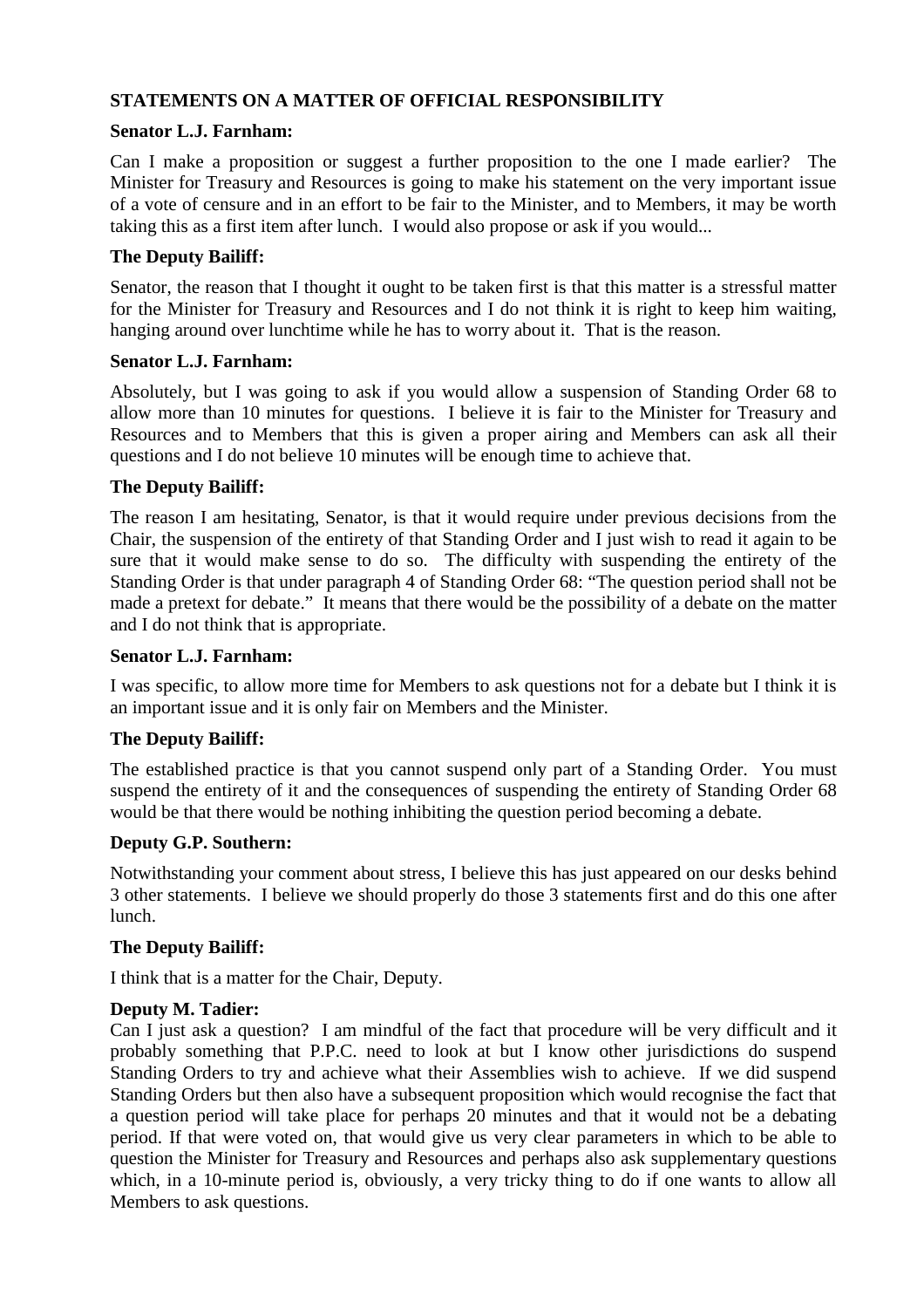## **The Deputy Bailiff:**

That will be a matter no doubt that the Privileges and Procedures Committee can consider in the future.

## **5. Statement by the Minister for Treasury and Resources regarding the vote of censure**

## **5.1 Senator P.F.C. Ozouf (The Minister for Treasury and Resources):**

A censure motion is one of the most serious sanctions that the Assembly has at its disposal. Allegations concerning conduct form part of a vote of censure, which has been withdrawn at short notice, and I am grateful that the allegations have been withdrawn and that was confirmed by you, Sir, and the Senator.

#### [12:30]

Notwithstanding this, there has been a great deal of media coverage on this issue and my reputation, effectively, maligned. The withdrawal of the proposition has, unfortunately, denied me the opportunity to answer those points in public. I am making this statement to give Members an opportunity to question and to do just that. It might be helpful if I briefly rehearse the background to this whole issue because it relates to actions taken in Property Holdings which started over 2 years ago. An offer of £8.75 million was made by Property Holdings to buy Lime Grove House. This was made without my knowledge or that of the Acting Chief Executive or, properly, the Deputy Chief Executive, in March 2010. This was likely to be the biggest single property purchase in the history of the States. I maintained that it was wrong and unwise that an offer should be made without the knowledge of the Minister responsible. A formal valuation of Lime Grove House was carried out by external valuers some 2 months after the offer had been made. This problem was compounded by the fact that the vendors accepted the sum of money in writing but on the basis that the States would be meeting the snagging and dilapidation costs. A letter from the vendor was not acknowledged by Property Holdings. This work would have cost £1.5 million or more. A valuation of these works was only ordered more than 2 months after the offer had been made. There then followed a difference of understanding between the vendor and the States which was still not resolved a year later. The former Director of Property Holdings was not aware that a counteroffer proposal had been submitted by the vendor and expressed himself his displeasure in writing to his staff when he was made aware of this confusion. I believe that he was correct to do so. It is wrong to give the impression that there was a done deal on the table which was lost because I delayed the process. There was a price but not a deal and it was not made clear what works were being included in the price. What then happened is that the States were, effectively, gazumped by a tenant in exceptional circumstances. As frustrating as this may be, it happens in the world of property transactions. In any event, we would not, in my view, compete with a potential tenant on whom jobs and economic activity depend. Concerning part A of the proposition and the meeting held on 14th July 2010, this has been linked to other allegations in another report and the media has naturally made a link to this. As the Chief Minister has said, bullying is wrong and has no place in the States of Jersey workplace or elsewhere. Being clear and direct after a series of broken promises, having received a forward business case and asking questions about it after a series of other concerns, is not bullying. The Comptroller and Auditor General himself concluded that there is no object evidence that there could be adduced to settle the conflict between the recollections of the individuals present at that meeting. I questioned that I would be censured on the basis of inconclusive evidence. Part B of the proposition alleges that I requested the former Interim Treasurer to commission a review to malign the reputation of a senior civil servant with a predetermined outcome. This is untrue, unfair, unsubstantiated and inaccurate. Most importantly, I did not commission the review. The intention of the Deputy Chief Executive who commissioned it was that the review should advise him on the adequacy of the business case. The evidence to support this extremely serious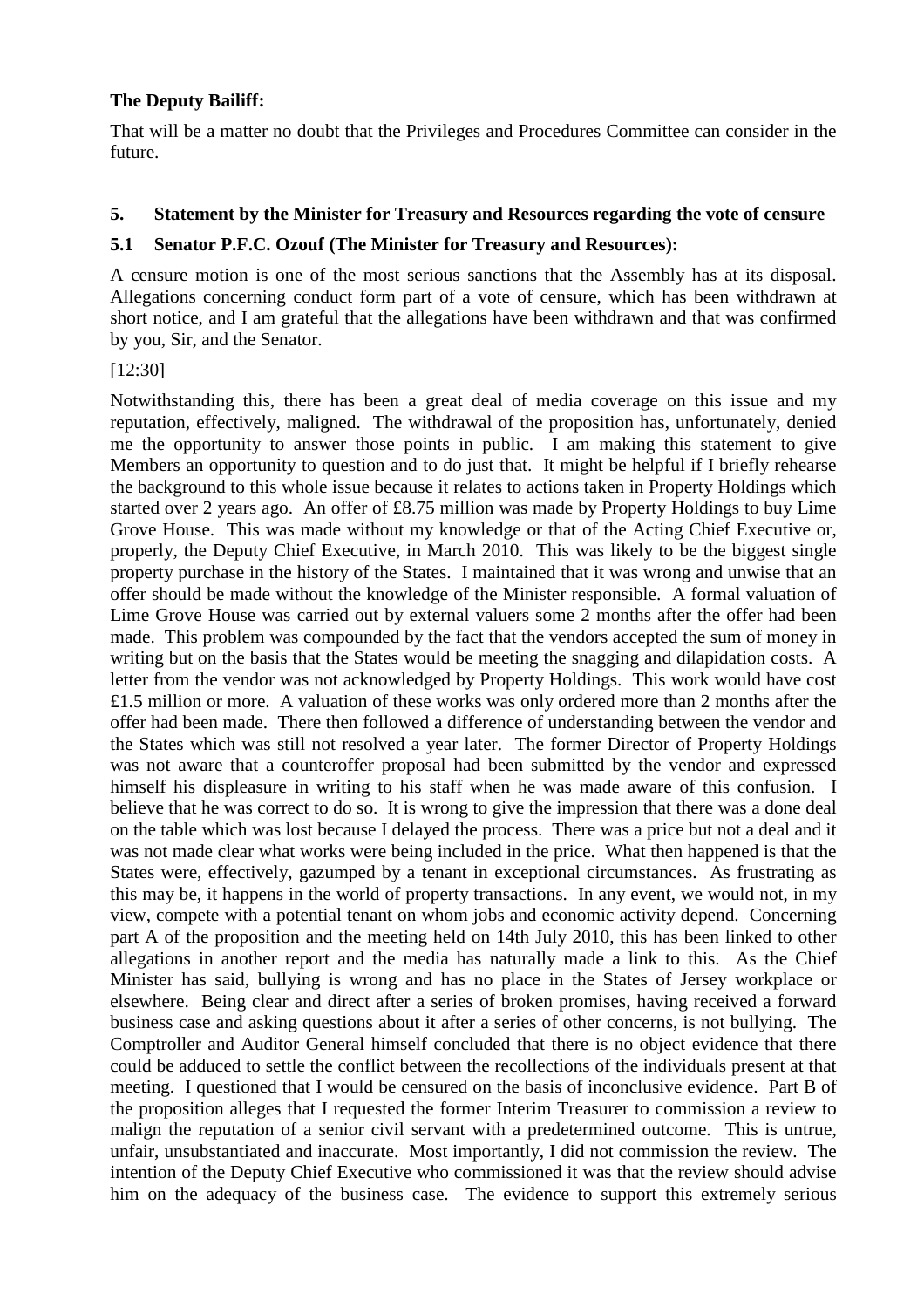allegation was set out in 4 points on page 148 of the report. The accuracy of these points has been directly challenged by the former Interim Treasurer on whose evidence they were based. The Interim Treasurer has also challenged the process used for this review. I did not ask the former Interim Treasurer to smear the reputation of a senior civil servant. The Interim Treasurer has written refuting this allegation. Part C is the part that suggested that I sought alternative views of value and, specifically, the notion that I did not subject those valuations to the same degree of analysis as produced by Property Holdings. It is important to emphasise that the informal values provided to me were informal. I have been open about the fact that a number of people were confirming my suspicions that the price that was offered for Lime Grove House was too high. The implication is that I gave more weight to these than those views of Property Holdings is overstated. I had other evidence to draw on. A property valuation is not a mathematical or accounting formula. A property valuation is based upon assumptions; yield, market rentals, quality of tenant, together with adjustments to get the property to a certain standard are all taken into account. A buyer then makes an assessment and offers a price he is prepared to pay. I could not understand why the valuations and offer were being based on the building being let. It was an empty building and had been so for 11 years. It had never been occupied and was only a shell and core. I stand by the judgment that it was a too high a price that was offered for this building. I have also established that the yield for unlet buildings is not the yield assumed by Property Holdings, which would have led to a higher value for Lime Grove. The last part of the proposition suggested that I did not pursue vigorously the ministerial decision. I did make my reservations on the price clear from the beginning. It is wrong to suggest that I should have been censured for trying to achieve best value when I had serious, legitimate concerns about the offer price given for this building. I am sure that many Members have questions and I am prepared to answer all of them to draw this matter to a conclusion once and for all. For nearly 11 months, I have been subjected to a number of allegations which has undermined my position and not enabled me to carry out the job which I have been elected to do. I believe this is unfair. A vote of censure is the most serious parliamentary sanction falling short of a vote of no confidence. It should be properly founded and there should be a fair process. There were many positive things carried out by Property Holdings but there were issues with Lime Grove which I had to deal with. This should not be interpreted as maligning somebody. Similarly, Ministers should be held to account but no Member should be treated in the way that I have over the last 11 months. The Chief Minister has made it clear that he wanted a new type of politics in the Island. I agree. These issues have consumed me and others for nearly 11 months. Hundreds of hours have been spent investigating this issue. I express the hope that in giving this statement and in answering questions, as briefly as I can, I will draw a line under this issue and we can move on, work together constructively and positively to concentrate on the real issues facing this Island. [**Approbation**]

## **The Deputy Bailiff:**

There are 10 minutes allowed for questions.

## **5.1.1 Senator S.C. Ferguson:**

The Minister for Treasury and Resources has relied on the curiously opportune email from the Interim Treasurer and in this email, *inter alia*, the gentleman says that his report was not inflammatory. Now, if one reads from that report evidence on file of: "Unhelpfully close relationships between J.P.H. (Jersey Property Holdings) and the agents; inappropriate reference to the Minister for Planning and Environment; the relationship between J.P.H. and the valuer appears questionable." Can the Minister for Treasury and Resources rely on that report and say it was not inflammatory?

#### **Senator P.F.C. Ozouf:**

I have not said whether or not it is inflammatory or not. I am concentrating on the issues. The Senator has been leading the charge to investigate this matter for 11 months. The issues of my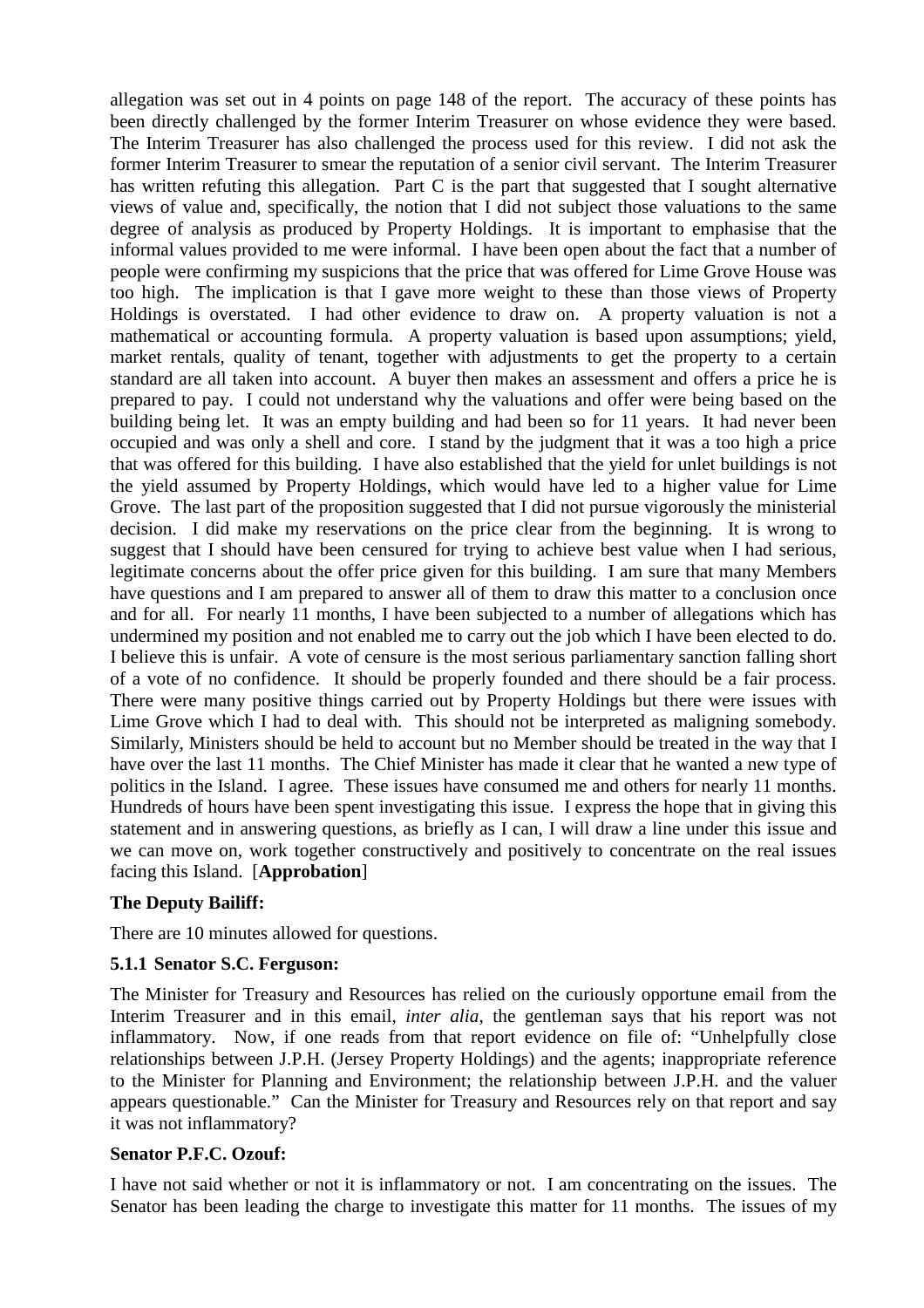mis-performance or otherwise or bad behaviour are not related to the issues that she questions me on and I do not think they are relevant. We need to move on. Whether or not that report was right or not, the Interim Treasurer has made his position clear on the serious allegation that I asked him to malign a senior civil servant. That is the issue that matters, and I did not.

#### **5.1.2 Senator S.C. Ferguson:**

Supplementary. But if the Minister for Treasury is relying on the word of the Interim Treasurer, why did he not take authorise his officers to take the appropriate management actions after receiving this report?

#### **Senator P.F.C. Ozouf:**

I am not going to stand in this Assembly and make references that could be quite understandably but inappropriately made to cast doubt on senior civil servants. That is absolutely wrong. We should not deal with performance issues in this Assembly and I have stated that there were not serious performance issues in relation to people in Property Holdings. There were structural issues and I agree with the Comptroller and Auditor General there were structural issues which needed to be sorted out. H.R. (human resources) and Property and Treasury all had issues, structural issues, and they have had to be dealt with and we are well on to the way of solving them.

## **5.1.3 Deputy M. Tadier:**

Regarding point 45 and point 2 of the Minister's statement, does he not accept that it is both presumptuous and unrealistic to think that a few questions and answers now will draw this matter to a conclusion once and for all? Does he also accept that it is simply the vote of censure which is being withdrawn, the allegations, if one reads Senator Ferguson and the co-signatories, remain and that is why they are asking for P.A.C. to have a full and thorough investigation? Does the Minister for Treasury and Resources welcome this full and thorough investigation from P.A.C. and will he co-operate?

## **Senator P.F.C. Ozouf:**

I have co-operated on investigations over 11 months. I was subjected, quite understandably, to a Corporate Services investigation. There then have been numerous issues raised by the Comptroller and Auditor General. At some point, and in both of those reports, there was not concrete evidence of, effectively, misconduct by myself. I do not understand why the media has seized upon it. Well, I do understand but it is wrong that the media has seized upon these and cast doubt on my own ability as a Minister. I need to move on. This Assembly needs to move on in dealing with this issue. We have consumed hundreds of hours of my time, of other people's hours on this issue. Do Members not know enough about this issue now in order to move on? We have important issues to deal with in this Island. That is what we should be concentrating on, not on this backward looking navel-gazing and continuing personal attacks of which I, unfortunately, have been subjected to quite a few.

#### **The Deputy Bailiff:**

Deputy, can I make it plain from the Chair that the position in this Assembly is that the proposition has been withdrawn and, therefore, the allegations have been withdrawn with it.

## **5.1.4 Deputy J.A.N. Le Fondré:**

This is in relation to paragraphs 39 and 40 in the statement which is about: "I stand by my judgment that too high a price was offered for the building and that is still the case today, apparently." (1) If the Minister's judgment has been demonstrated to be wrong by the Comptroller and Auditor General, does the Minister accept that? (2) Even if his judgment was correct, why did he sign a Ministerial Decision in May 2011 to buy the building for up to £8.75 million, which was the original price recommended by Property Holdings, in which case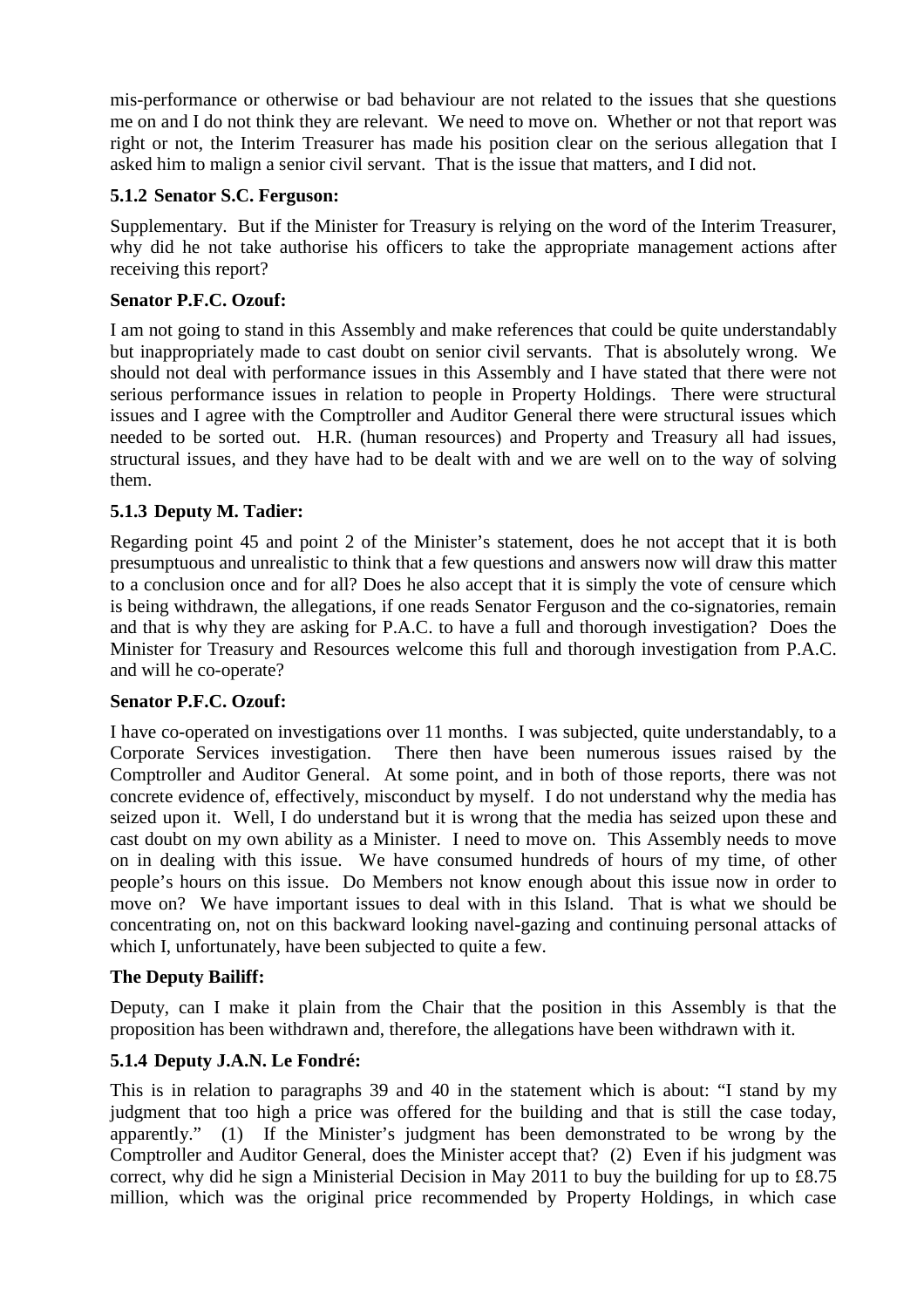according to that, his judgment says that the price was too high but he has signed a Ministerial Decision to commit the States to buying that building.

## **Senator P.F.C. Ozouf:**

I am well aware that the Deputy feels very strongly about this.

## **Deputy J.A.N. Le Fondré:**

Please answer the question.

#### **The Deputy Bailiff:**

He is just trying to.

#### **Senator P.F.C. Ozouf:**

This is a matter of political judgment. One is elected to make political decisions. It was my political view, and I made it clear in the signing of the Ministerial Decision, that it was up to £8.75 million. I would remind the Deputy that the vendors accepted a price of £500,000 lower and it was only due to the issue of an exceptional tenant in exceptional circumstances that they chose to do probably what they really wanted to do, which was rent the building. This is a matter of political judgment and I stand by that judgment and the Deputy and I both need to move on from this issue. We cannot continue to...

## **Deputy J.A.N. Le Fondré:**

Supplementary.

#### **Senator P.F.C. Ozouf:**

The Deputy is standing, Sir.

## **5.1.5 Deputy J.A.N. Le Fondré:**

May I ask a supplementary which was also about how things have been presented to Assembly in the past? When the Minister made the statement in the Assembly in June 2011, he referred to buying a modern, I think it was a modern, open-plan office building. However, something like 2 months later he started referring to it as a decaying building. Which was it?

#### **Senator P.F.C. Ozouf:**

There were issues about the offer which I have been clear about and...

## **Deputy J.A.N. Le Fondré:**

Is the Minister denying it?

#### **Senator P.F.C. Ozouf:**

I do not think that I can be interrupted constantly, Sir. I know the Deputy feels strongly on this. He and I will not agree on the political judgments that were made about this. I have been clear about it. The circumstances were exceptional for the States, effectively, being gazumped. That is the situation and we lost it. We need to move on and we have found a better solution and Property Holdings has also been reorganised in order to deliver what is really needed, which I know the Deputy wants to do, which is efficient matters. If the Deputy still has an issue about my conduct, then he needs to bring a proposition to the Assembly and we will deal with it. It cannot go on, month after month, of effectively maligning my reputation, asking questions and undermining me in this way. It cannot continue.

## **Deputy J.A.N. Le Fondré:**

Just to say, I have not maligned his reputation. I would just like an answer to the question.

## **5.1.6 Deputy G.P. Southern:**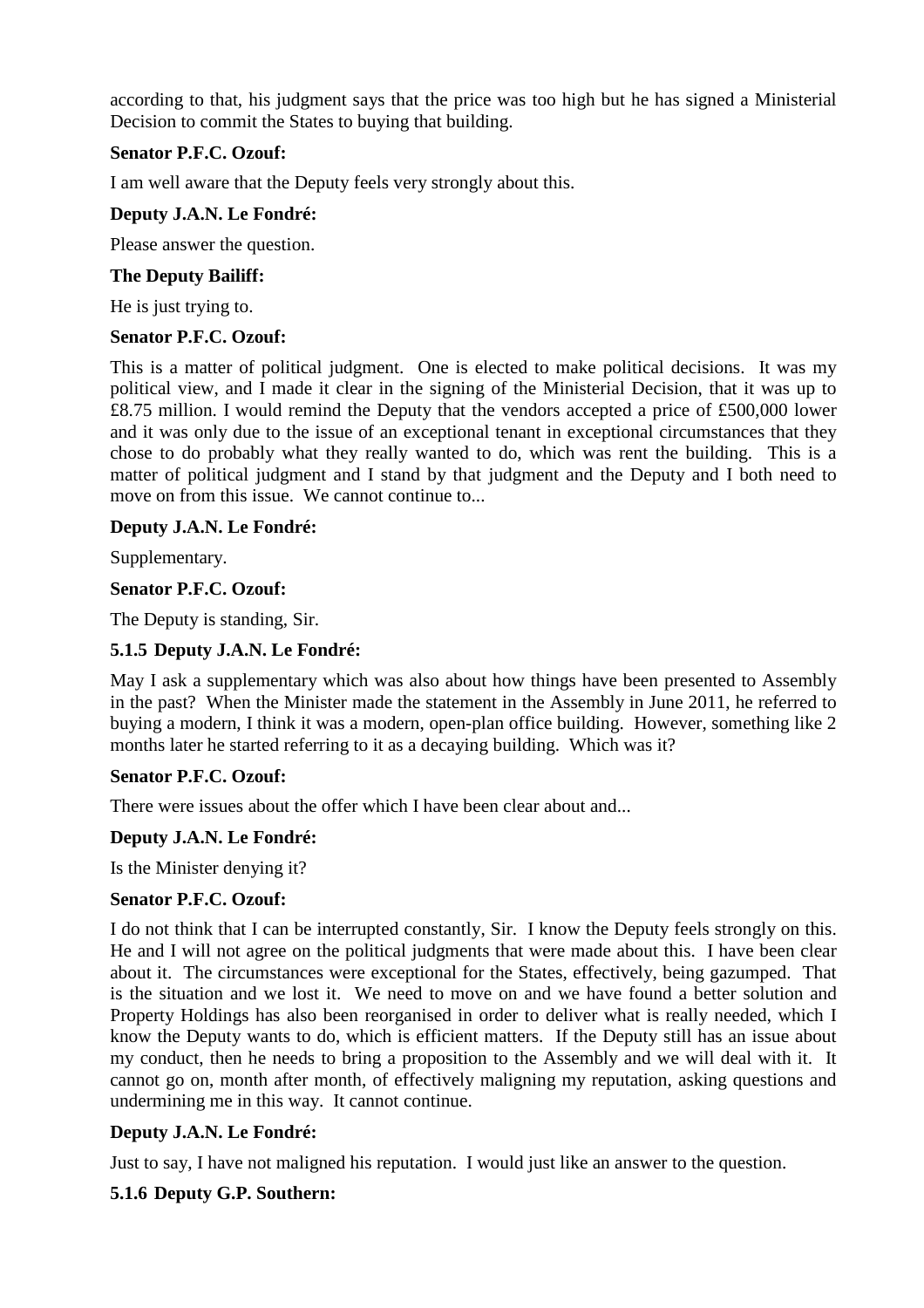Does the Minister seriously believe that a collection of 52 assertions followed by 10 minutes of questions will draw a line under this matter?

[12:45]

# **Senator P.F.C. Ozouf:**

Fifty-two points after 2 investigations which did not conclude any wrongdoing should be an end to the matter, I would have hoped.

# **5.1.7 Connétable J.M. Refault of St. Peter:**

Just a simple question of the Minister for Treasury and Resources; does he agree with the C.A.G.'s findings?

# **Senator P.F.C. Ozouf:**

I agree with many of the C.A.G. findings about the structure of Property Holdings and the issues that needed to be dealt with and, if I may say, the Constable himself started the reorganisation of Property Holdings and that has been continued by the current Minister. We are now reforming. We are changing and we are doing better and that should be welcomed.

# **5.1.8 Deputy R.G. Le Hérissier:**

The point that the Minister states that it was wrong and unwise that an offer should be made without the knowledge of the Minister responsible. When did he make that decision?

# **Senator P.F.C. Ozouf:**

The offer was made, as I have made in my statement, and I knew probably some couple of months or 6 weeks… I do not know exactly when but I did not know about it before it had been made. That is something that, while the Assistant Minister was able to do that, that is surely unwise. As the single biggest property transaction, surely the Minister should have made it and I objected to that. I was the Minister and I think that I am entitled to do that.

## **5.1.9 Deputy R.G. Le Hérissier:**

A supplementary. Could the Minister outline the reporting relationship and communication processes that were in place to keep him informed of what his Assistants were up to?

## **Senator P.F.C. Ozouf:**

Happily, Sir. I was one of the first Ministers to appoint Assistant Ministers, organising weekly meetings, a clearing house where ministerial decisions were discussed and debated among the ministerial team. It is a matter of regret that the former Assistant Minister did not always take part in those discussions. I have been proud of teamwork. Teamwork is the way you make good decisions. That is what I did under the previous position of Minister for Treasury and Resources up until the time that situations deteriorated and I did it as Minister for Economic Development but it did not happen. I also remind the Assembly, most respectfully, that I was also faced with the position that the Assistant Minister, after having been part of a whole preparation of the C.S.R. and F.S.R. (Financial Services Review), also voted against the Ministerial Decision. That is not good communication to only know about that a few days before. I do not criticise the Deputy. I just make the point; teamwork goes both ways.

# **5.1.10 The Connétable of St. Lawrence**

Yet again my question follows on from what the Minister has just said because I would like to ask him how a Minister can be doing their job properly if their department makes an offer for the single biggest property purchase by the States and they are not told about it?

# **Senator P.F.C. Ozouf:**